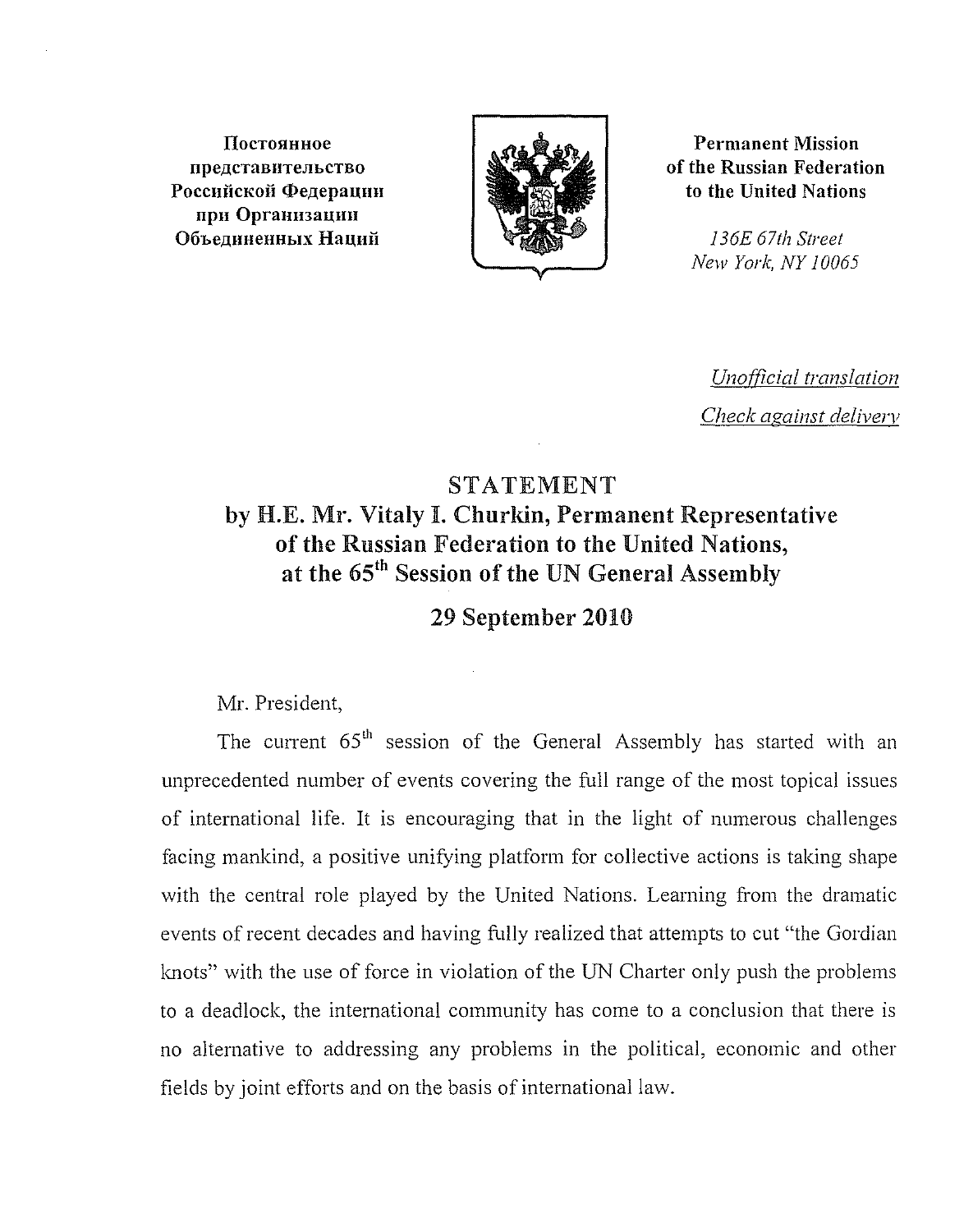The UN provides a universal "platform" to consolidate this positive trend in international relations. The Security Council is a key instrument of this organization for the maintenance of international peace and security. The high-level Security Council meeting held on 23 September, has reaffirmed the intent of its members to enhance further the efficiency of this body not only through its direct involvement in the settlement of conflicts but also through their prevention and the creation of prerequisites for non-recurrence of crises. This proves that the comprehensive approach to ensuring international security is gaining ground as a reflection of modern realities based on principles and provisions of the UN Charter.

As never before, the United Nations is facing serious and multifaceted tasks in the key area of peacekeeping. Paying tribute to the efforts and sacrifice of thousands of men and women in blue helmets, joint efforts should continue to refine the theory and practice of peacekeeping under the UN auspices and to improve the quality of planning and conducting peacekeeping operations with adequate political control of the Security Council.

It is encouraging that the UN is working toward this goal on a truly collective basis. The member-states have quite a few constructive ideas "on their table". They include Russia's initiative to make the Military Staff Committee more active so as to improve military expertise of the Security Council decisions.

This year has been marked by progress in the field of nuclear disarmament. The Treaty signed by the Presidents of Russia and the USA in Prague on Measures for the Further Reduction and Limitation of Strategic Offensive Arms is a real contribution of our two countries to the strengthening of international security and strategic stability. This is also a result of positive changes in the relations between Russia and the USA allowing us to bring the Russian-American interaction in world affairs to a qualitatively new level. We hope that the strong impetus given by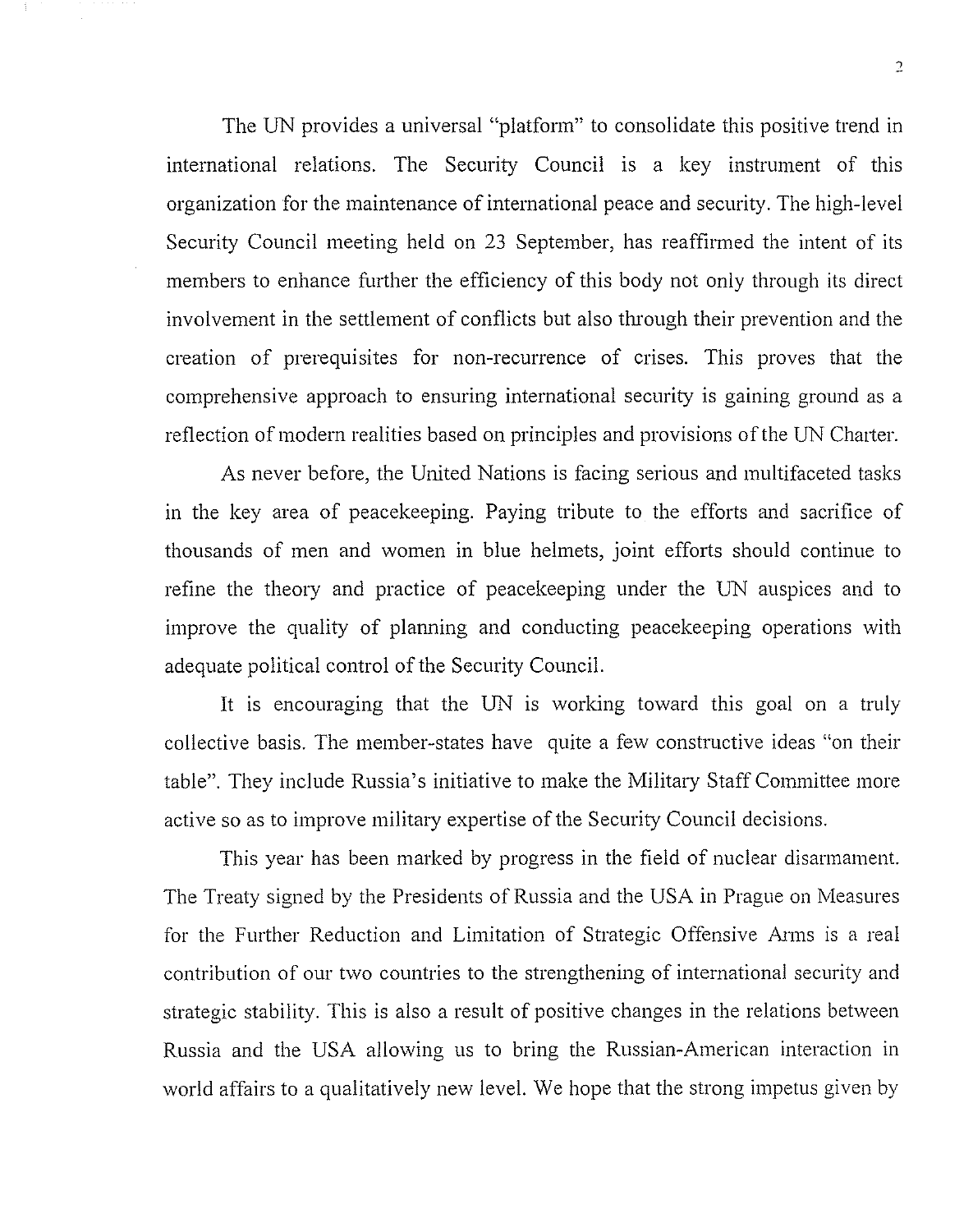Moscow and Washington to the process of nuclear disarmament will be followed by all nations, first of all, by nuclear-weapon states.

Pursuant to Russia's policy toward the strengthening of the UN role in issues of global security, disarmament and confidence-building, we intend to table three draft resolutions during the current UN GA session: on Transparency and Confidence-Building Measures in Outer Space Activities co-sponsored with China; a draft resolution on Information and Telecommunications Achievements in the Context of International Security; and Russia-US co-sponsored draft resolution on Bilateral Strategic Offensive Arms Reductions and the New Framework for Strategic Relations. We call for their adoption by consensus.

Making the NPT universal and ensuring its strict implementation is a cornerstone of the consolidation of the international non-proliferation regimes.

In this context, search must continue for an effective solution to the Iranian nuclear problem on the basis of NPT provisions and the norms of international Law. The Iranian side must ensure the required level of transparency and cooperation with the IAEA which is acting on behalf of the international community with the support by the UN Security Council. Clarification of the outstanding questions regarding the Iranian nuclear program would meet not only the goals of strengthening the non-proliferation regime but quite obviously the interests of Iran as well. Russia sees no reasonable alternative to a political and diplomatic settlement of the Iranian nuclear problem through a constructive dialogue between Tehran and the Six. The meeting of the foreign ministers of six countries in New York helped consolidate the common intent to ensure the earliest resumption of such a dialogue. We will continue to do our utmost to achieve this goal.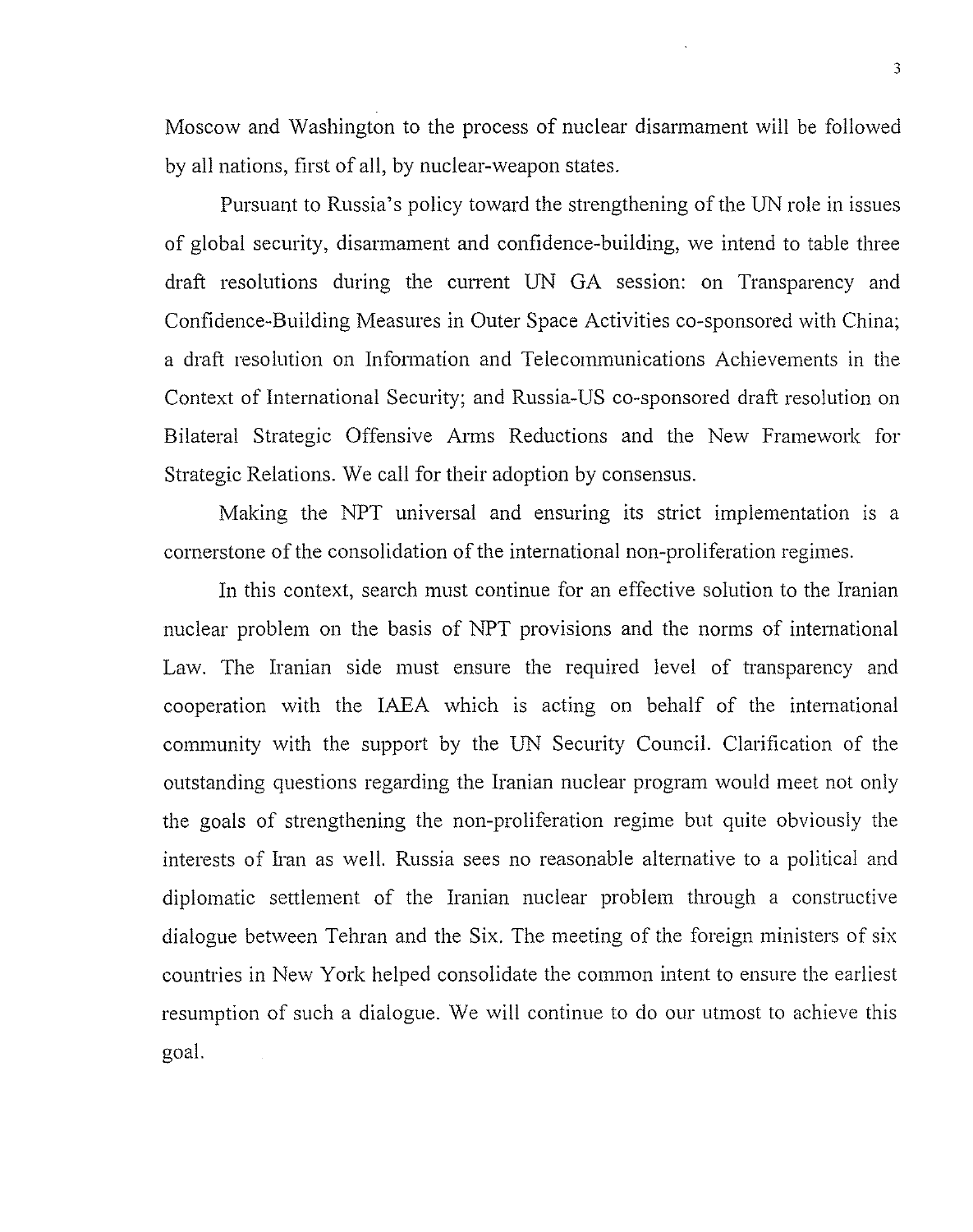As far as the instrument of sanctions is concerned, the sanctions are not a goal in itself. The objective of the sanctions regime established by the Security Council is to send a signal to Iran about the need for full cooperation with IAEA, and to give an impetus to the negotiating process.

All members of the international community must act in solidarity and on the basis of mutual responsibility. We strongly reject a situation when, parallel to collective efforts in the UN Security Council, unilateral decisions on sanctions are made, including the ex-territorial ones, which undermine the very foundation of further joint efforts. We must put an end to this practice that runs counter to international law and is negatively politically charged.

Even more obvious, the measures of trade, economic and financial blockade of Cuba - the lifting of which the General Assembly has been demanding for a number of years - look as a clear anachronism.

Mr. President,

The codification of the principle of equal and indivisible security is an indispensable prerequisite for productive international efforts in this field. This is exactly the goal of the initiative by President Medvedev to conclude a treaty on European security. This proposal aspires to complete the transition of the Euro-Atlantic policy from its old Cold War agenda to a new one, and to lay a firm legal foundation for the principle of indivisible security for all in the Euro-Atlantic area, proclaimed in the 1990-s. We welcome the substantive dialogue on this important Russian initiative, which started in various international formats.

A comprehensive settlement in the Middle East is called upon to make a crucial contribution to the strengthening of global stability. During the resumed direct Palestinian-Israeli talks the parties must demonstrate political will and do their utmost for their success. The results of the ministerial "Quartet" meeting of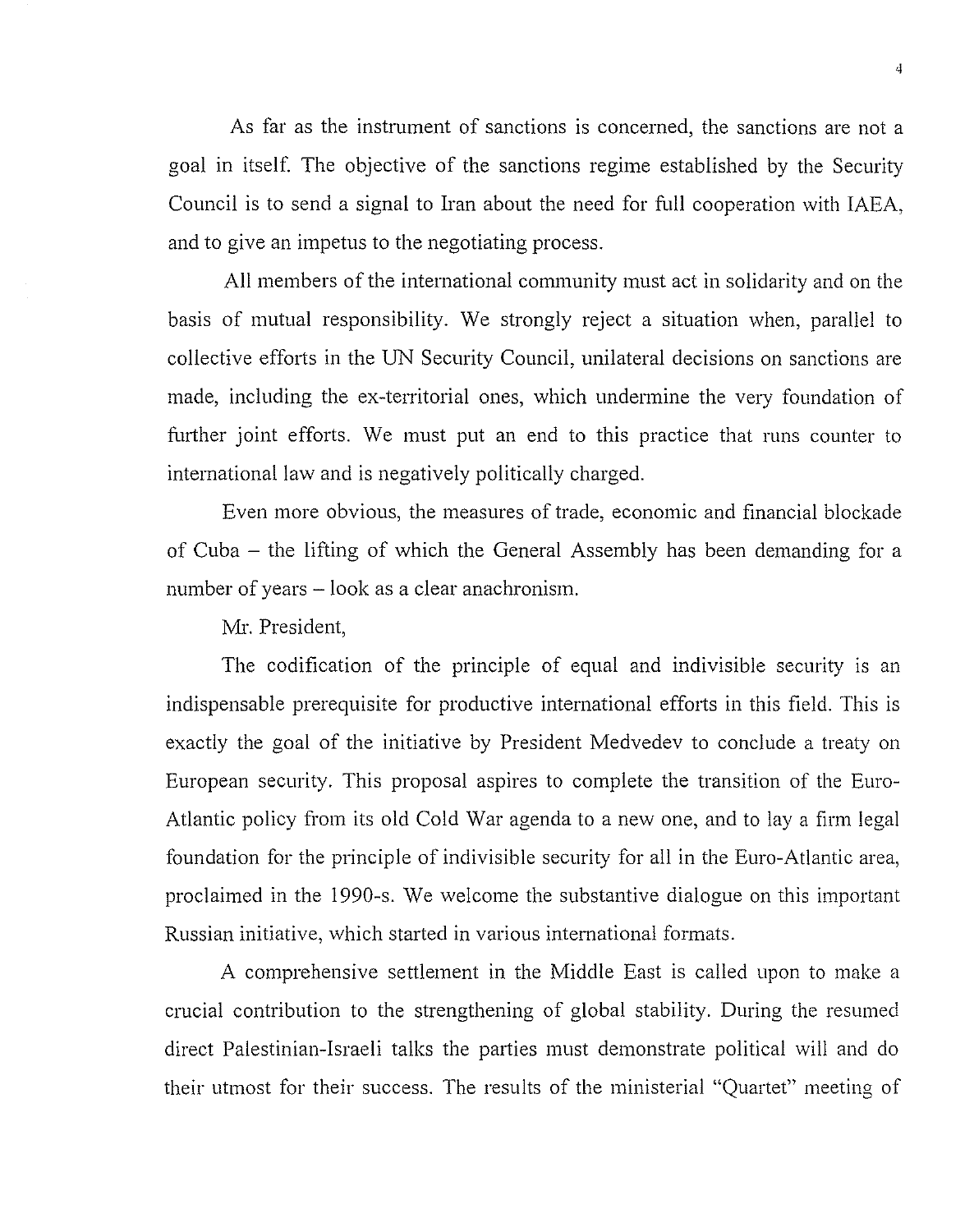major international mediators held on 21 September manifested that appropriate support to the Israelis and Palestinians will continue to be provided, but the ultimate responsibility for the successful outcome rests with them.

In this connection, the decision by the Israeli authorities not to extend the moratorium on Israeli settlement activities raises serious concern. A way out should be found from the resulting situation to make sure that the negotiations continue.

Our proposal that an intemational conference on the Middle East be held in Moscow is aimed at advancing the Middle East settlement. This initiative has gained support by all interested parties and the UN Security Council. If the direct Palestinian-Israeli dialogue becomes stable, the preparation of the Moscow forum can get underway, which should also substantively examine the Syrian and Lebanese tracks as well as the prospects of the multilateral aspects of the Middle East settlement.

The development of a comprehensive strategy to address the interconnected problems of the Middle East is on the agenda. It is necessary to continue efforts towards an international conference in 2012 on the establishment of a zone free of nuclear weapons and other WMDs and their means of delivery in the Middle East pursuant to the decision of the NPT Review Conference.

Russia supports the international strategy of comprehensive settlement and post-conflict rehabilitation of Afghanistan adopted by the Kabul Conference, which envisages stage-by-stage transfer of responsibility for the situation in that country to the Afghan authorities as effective governing structures are established in the Islamic Republic of Afghanistan. The future of Afghanistan must be determined by the Afghan people themselves. The international community must continue to provide its assistance with an important role of the United Nations.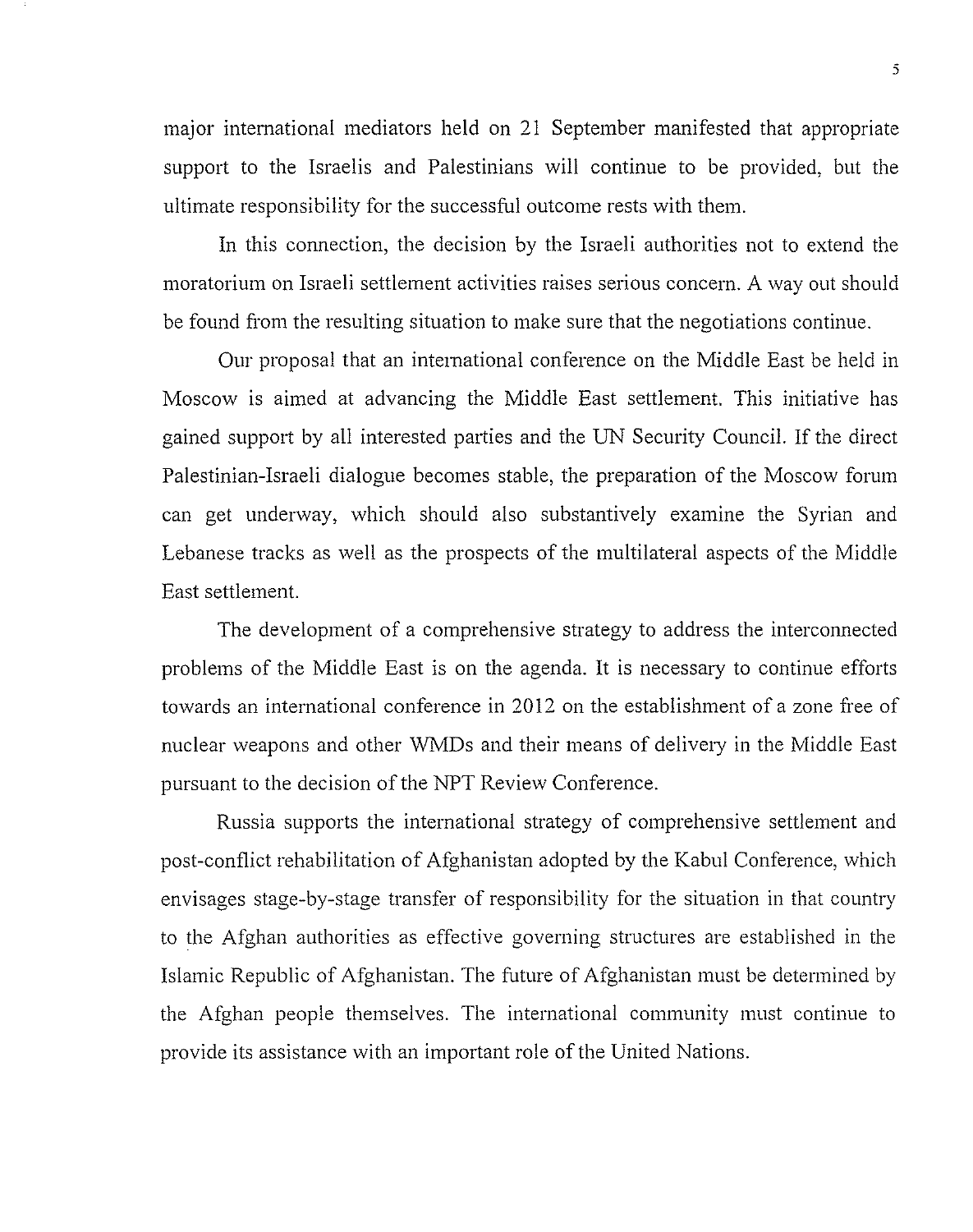A lasting stabilization in Afghanistan and throughout the region is impossible without resolving the drug problem. The dimension of narcotic danger emanating from Afghanistan represents a clear threat to international peace and stability and requires more resolute actions throughout the entire chain of production and proliferation of narcotics  $-$  from destruction of drug crops to suppression of supplies of precursors and inclusion of drug traffickers in the sanction lists of the UN Security Council. It is also necessary to move to a new level of international cooperation. Russia's initiative to establish financial and counter-narcotics security belts along the perimeter of Afghan borders is consistent with these goals.

The regional dimension of long-term stabilization in Afghanistan becomes ever more topical. To this effect, we must fully engage the potential of relevant organizations who are actively working in close contact with Kabul on Afghan issues, including the CSTO and SCO.

The settlement process in Sudan is approaching an important milestone. As the date of referendum on the self-determination of the South of that country is getting closer, the parties to the Comprehensive Peace Agreement must redouble their efforts to overcome the problems that still divide them. We should also give new dynamics to the process of the Darfur settlement. At stake is the stability in Sudan and throughout the vast African continent. We welcome the constructive attitude demonstrated by the Sudanese and other participants in the high-level meeting on Sudan which was held here.

In Somalia the confrontation continues between the Transitional Federal Government supported by the international community and extremists and terrorist groups linked with Al-Qaeda. The lack of settlement "on land" is fuelling the problem of piracy off the coast of Somalia. A more resolute pursuit of political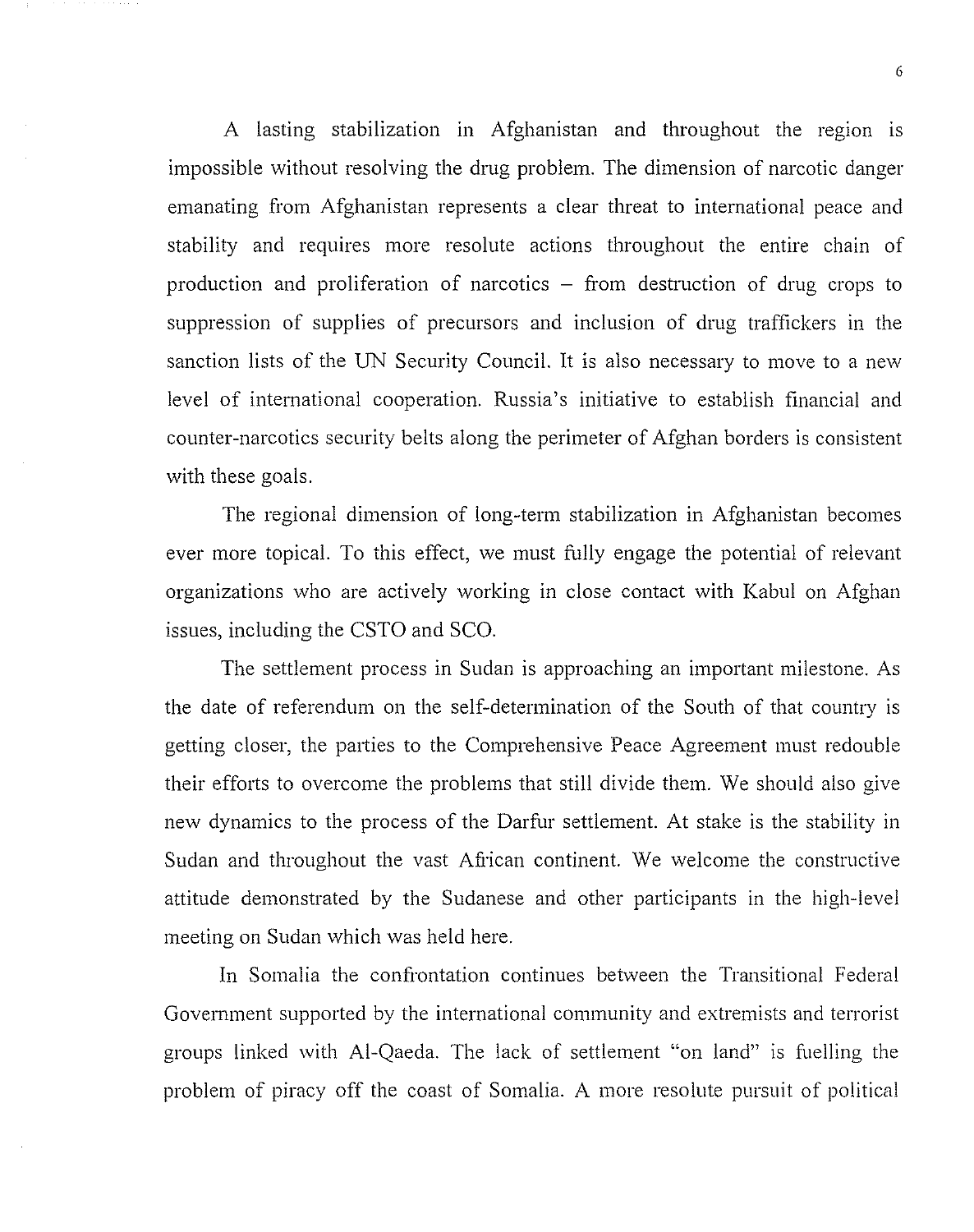process, stronger assistance to the peacekeeping operation of the African Union, further counter-piracy efforts, including criminal prosecution of pirates – these are the priorities of international efforts on the Somali track reiterated during the recent "mini-Summit" on Somalia, which are fully supported by Russia.

The results of the Millennium Development Goals Summit have reaffirmed the important role of the UN on the matters of development and must help mobilize political support and financial resources for the timely achievement of MDGs. This requires joint efforts from governments, international financial and trade institutions, private sector and civil society on the principles of global partnership and shared responsibility.

It is obvious that most global problems, including the achievement of MDGs, cannot be resolved without engaging innovations, advanced technologies and modernization solutions. The same is valid for such challenges as climate change, energy, food security and fight against diseases. The engagement of enormous potential of the UN, the UN family system and specialized agencies in this area will let the organization become a catalyst in the establishment and development of multilateral modernization alliances. Russia is prepared to participate actively in this work.

To live up to expectations the UN must continuously renew itself. The reform of the Organization is progressively moving forward. This year the negotiations on strengthening the system-wide coherence have been completed successfully. In particular, a new important UN Entity for Gender Equality and the Empowerment of Women has been established.

At the current UN GA session negotiations will continue on the expansion of the composition of the UN Security Council. This is an extremely important issue in the reform agenda of the Organization, involving the interests of the